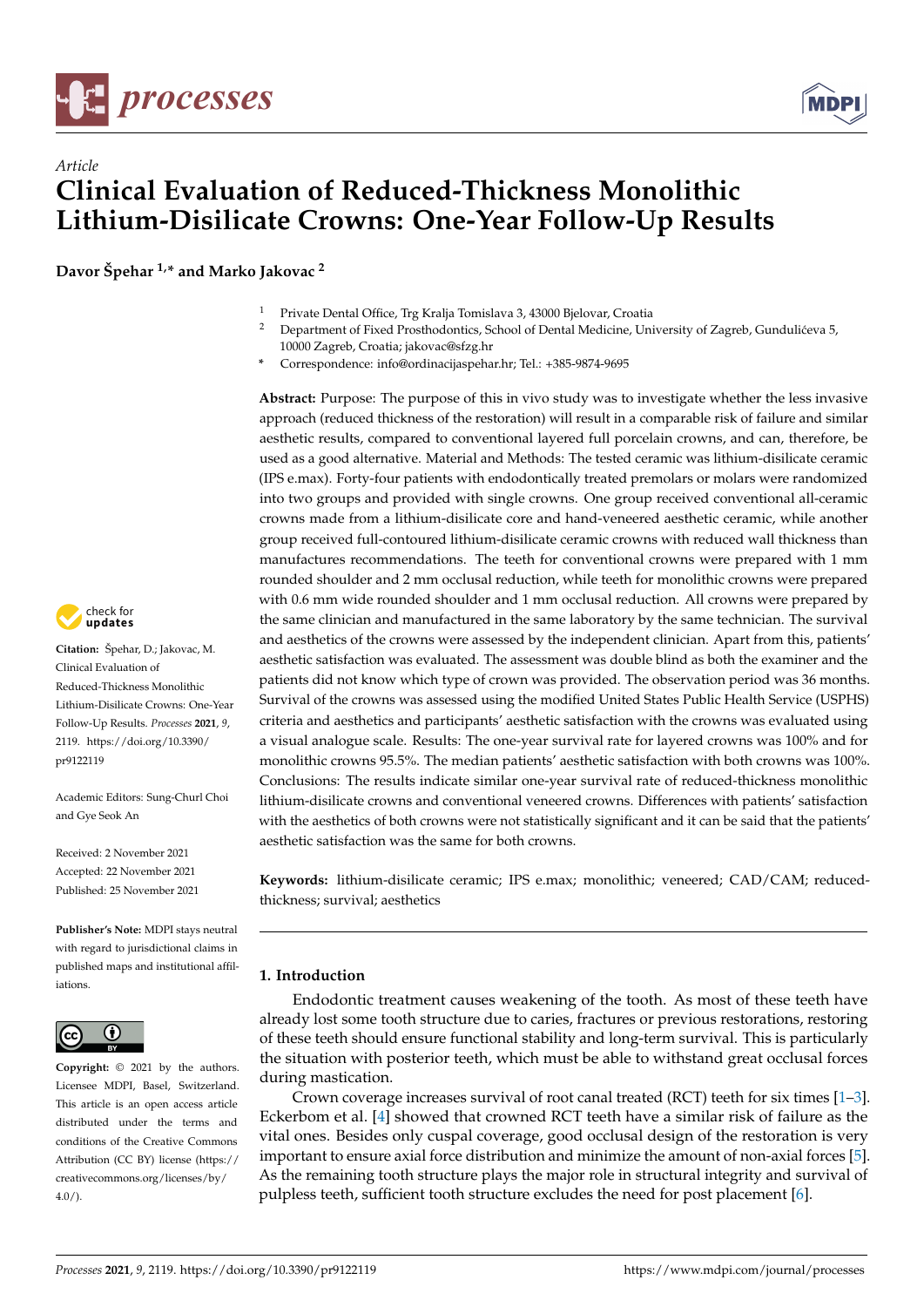In cases where we have severe destruction of clinical crown, lack of enamel or cervical defect, the crowning of these teeth would be the best option. Apart from this, when the majority of clinical crown is intact and we have enough enamel, minimally invasive onlay, overlay or endocrown restoration can also be the choice of therapy.

Lithium-disilicate ceramic was introduced in 1998 as IPS Empress 2 (Ivoclar, Vivadent). It consisted of a glass matrix filled with micron-sized lithium-disilicate crystals and submicron lithium orthophosphate crystals dispersed between them [\[7\]](#page-9-5). Lithium-disilicate crystals constituted about 70% of the volume. Empress 2 had good aesthetic and mechanical characteristics but due to low translucency, it was only used as a core material on which the veneering ceramic was applied. Later on, IPS e.max lithium-disilicate ceramic was introduced. It has the same chemical base of Empress 2 but better mechanical properties and translucency due to a different firing procedure during laboratory processing [\[7\]](#page-9-5). Besides its use as a core material, excellent optical properties allow its use for monolithic, full-contoured restorations.

IPS e.max lithium-disilicate ceramic is available in two forms: e.max Press for the lost-wax hot pressing technique; and e.max CAD for the CAD/CAM milling technique. Pressable e.max comes in the form of fully crystalized ingots containing approximately 70% lithium-disilicate crystals and flexural strength of about 400 MPa. Machinable (CAD/CAM) e.max comes in blocks that are partially crystalized. It consists of approximately 40% lithium-metasilicate crystals in a glassy phase and has flexural strength of 130 MPa. Blocks like this are blue and quite soft, which allows easy milling without excessive wear of bur and possible damage of the material. After try-in procedure, the blue restorations are fired to get full crystallization with transformation of lithium-metasilicate to lithium-disilicate, and final strength and shade of ceramic. Fully crystalized e.max CAD also consists of 70% lithium-disilicate crystals in a glassy matrix, with flexural strength of 360 MPa [\[8](#page-9-6)[,9\]](#page-9-7).

Both systems, press and CAD/CAM, can be used for conventional veneered or fully anatomic crowns. In addition, both ingots and CAD blocks are industrially produced in a reproducible manner, which prevents formation of defects, possible in hand mixing veneering ceramic, and leads to dense, high-quality material free of pores [\[8,](#page-9-6)[10](#page-10-0)[,11\]](#page-10-1).

Veneered crowns are made from the lithium-disilicate as a base (core) on which the aesthetic, but weak, veneering ceramic is applied. The technique is called the layering technique. Due to the multi-layering technique, the unique combination of opalescence, brightness and translucency ensures the superb aesthetic, and a natural-looking appearance can be achieved. On the other hand, a monolithic crown is fully anatomic and is fully made from the same material. As the whole crown is made from lithium-disilicate ceramic, the use of weaker veneer ceramic is excluded, thus minimizing the possibility of chipping or delamination. This was confirmed in different laboratory studies where a monolithic IPS e.max lithium-disilicate crown showed superior fracture resistance behavior and reliability compared to a veneered IPS e.max lithium-disilicate crown [\[12\]](#page-10-2) and a veneered zirconia all-ceramic crown [\[11,](#page-10-1)[13\]](#page-10-3). This high reliability was also confirmed in clinical studies where monolithic IPS e.max lithium-disilicate crowns achieved a success rate of more than 96% after two and four years [\[9,](#page-9-7)[14](#page-10-4)[,15\]](#page-10-5).

Monolithic e.max lithium-disilicate restorations can be produced with either the press or CAD/CAM technique. If the press technique is used, the crown becomes fully crystallized after firing, and if needed, it can be stained to get a better aesthetic. If the milling technique is used, partially crystallized blue blocks are milled and tried in the mouth, and, if needed, adjustments made. The restoration is stained and then finally fired to fully crystallize the restoration. The advantage of e.max CAD over press is the possibility for chairside production. It allows fitting of the final restoration at the same appointment the teeth are prepared.

As RCT teeth already have impaired structural integrity due to access preparation, it is desirable that any further preparation preserves as much remaining tooth as possible. Conventional veneered all-ceramic crowns require an occlusal reduction of 1.5–2 mm and axial reduction of 1.2–1.5 mm with addition of 0.8–1 mm heavy chamfer of shoulder [\[16–](#page-10-6)[18\]](#page-10-7).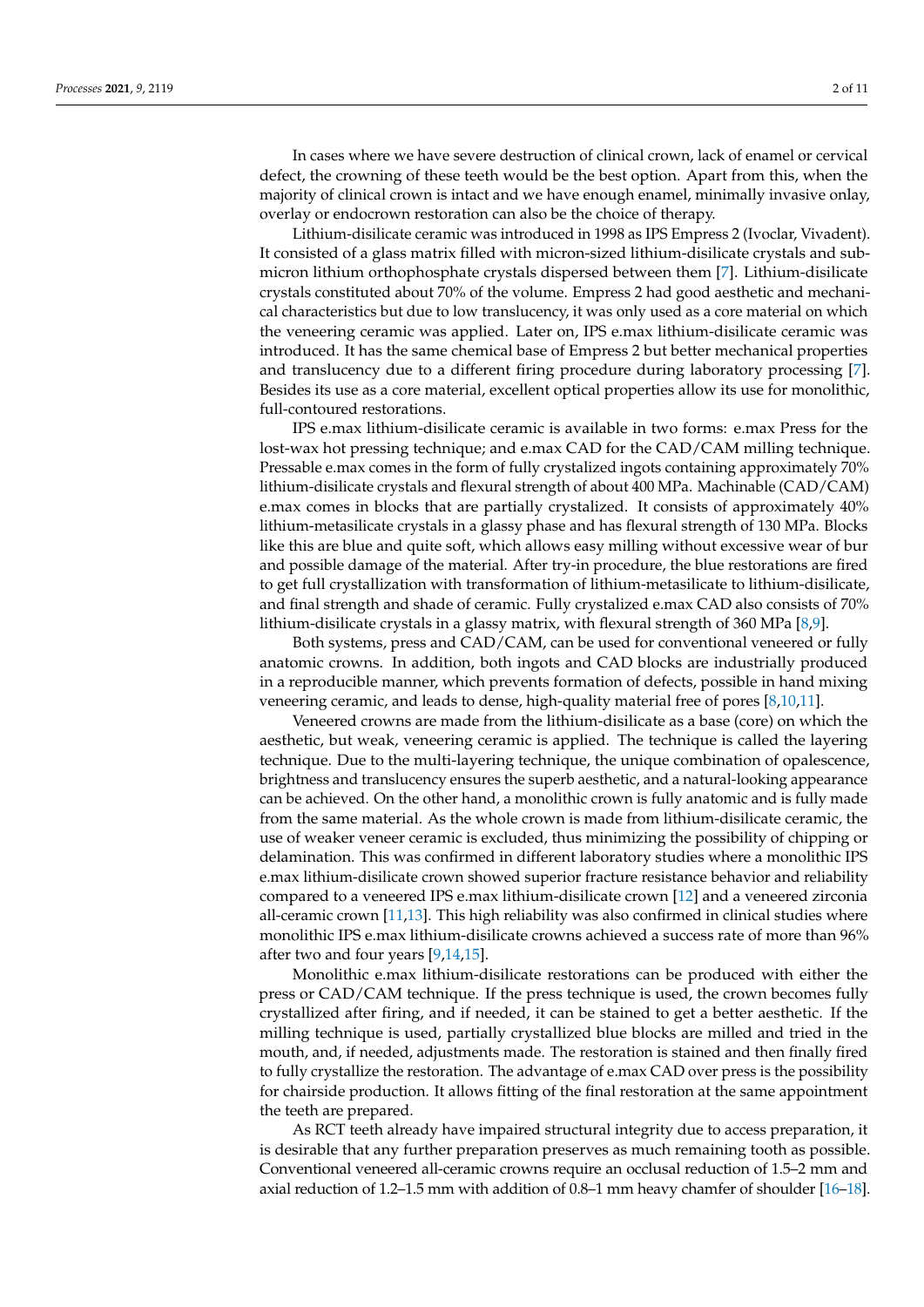Preparation like this removes the majority of hard tooth structure leaving structurally weakened tooth, with residual dentine thickness of less than 1.5 mm [\[19\]](#page-10-8).

This study was planned as a prospective, randomized, controlled clinical trial. The aim of this study is to examine whether a thinner porcelain crown (full-contoured lithiumdisilicate ceramic crown) can provide a satisfactory aesthetic result, assessed by the patient, together with a good survival rate compared to conventional all-ceramic crowns made from a lithium-disilicate core and hand-veneered aesthetic ceramic. The null hypothesis for this study was that there is significant difference in the aesthetics and survival rate between thinner monolithic IPS e.max CAD and veneered IPS e-max CAD single posterior crowns.

## **2. Materials and Methods**

The research protocol was approved by the Ethical Committee of the School of Dentistry, University of Zagreb, Croatia. Conventional all-ceramic crowns made from handveneered IPS e.max PRESS (Ivoclar Vivadent, Schaan, Lichtenstein) lithium-disilicate core were compared to reduced-thickness full-contoured monolithic IPS e.max CAD (Ivoclar Vivadent, Schaan, Lichtenstein) lithium-disilicate crowns. Participants for the study were selected among patients attending general dental practice (GDP) in Bjelovar and Zagreb, Croatia. The screening and examination processes were performed by the same clinician (operator) who provided treatment for selected patients. The operator was well trained for providing the determined treatment and experienced in all kinds of prosthodontics procedures. All patients attending the named GDP were screened according to determined inclusion and exclusion criteria (Tables [1](#page-2-0) and [2\)](#page-3-0). Apart from this, patients' dental history was examined. The duration of the study was 36 months (three years) with regular recalls every six months. The patients were recruited and treated as soon as they were identified and did not wait until the full sample was identified.

<span id="page-2-0"></span>**Table 1.** Inclusion criteria.

|    | <b>Inclusion Criteria</b>                                                           |  |  |  |  |  |  |  |  |
|----|-------------------------------------------------------------------------------------|--|--|--|--|--|--|--|--|
| 1. | Men and women with endodontically treated premolar or molar teeth;                  |  |  |  |  |  |  |  |  |
|    | Aged between 18 and 65;                                                             |  |  |  |  |  |  |  |  |
| 3. | Successful endodontic treatment assessed by the post-endodontic radiograph;         |  |  |  |  |  |  |  |  |
| 4. | Presence of opposite tooth (to have occlusal contact after placement of the crown); |  |  |  |  |  |  |  |  |

- 5. Good oral hygiene and no active caries lesions on selected tooth;
- 6. Patient's ability to attend regular follow-up appointments according to agreed schedule.

Using OpenEpi statistical software, the number of participants needed for each group was determined to be 22. Using computer software, the participants were randomized into two groups and each participant was assigned an identification number. Each patient was provided with only one crown. If a participant had more than one eligible tooth, the operator chose the tooth that fitted the inclusion criteria the best. With only one crown provided per participant, the possibility to compare two or more provided crowns and judge the aesthetics based on other ones was excluded. All crowns were prepared by the same clinician.

Before preparation, two silicon impressions were taken using putty material (EXA'lence®; GC, Tokyo, Japan). The first one was vertically sectioned and used as a silicon key to guide optimum axial and occlusal tooth preparation. The other impression was used for making direct temporary crowns. The teeth for veneered crowns were prepared with gingival finish line equigingival or supragingival, 1 mm wide rounded shoulder, 2 mm occlusal reduction, axial inclination approximately 10◦ and all angles rounded. The teeth for monolithic crowns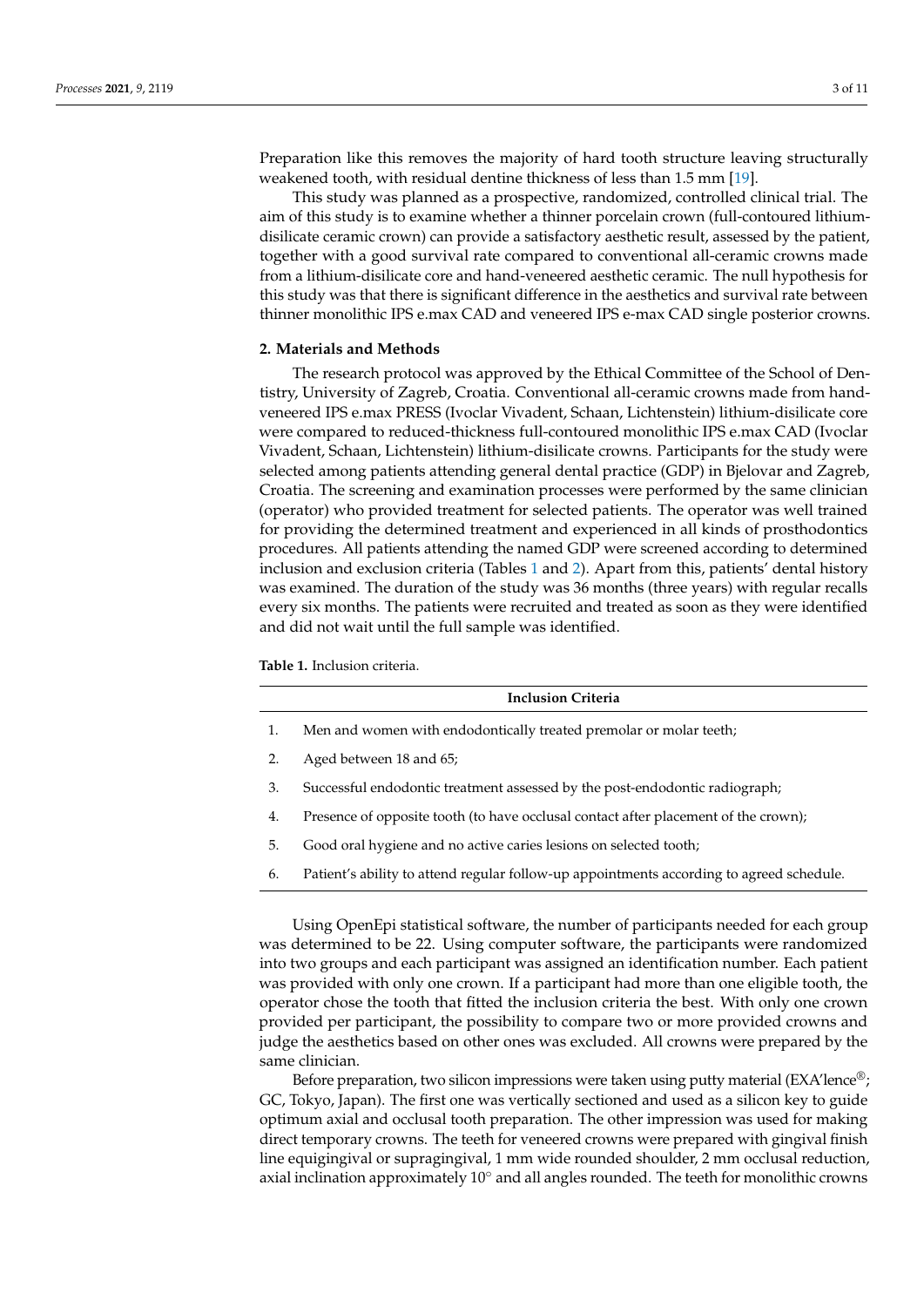were prepared the same way as for the veneered ones, except that for monolithic crowns, 0.6 mm wide rounded shoulder and 1 mm occlusal reduction was done.

<span id="page-3-0"></span>**Table 2.** Exclusion Criteria.

- 1. The tooth is restored with amalgam restoration, in this case, the restoration will be replaced with a composite one;
- 2. Previous indirect restoration on selected teeth;
- 3. Pain or any other discomfort from selected tooth;
- 4. General uncontrolled periodontal disease;
- 5. Acute gingivitis on selected tooth;
- 6. Sulcus depth more than 3.5 mm;
- 7. Grade 2 or more mobility of selected tooth;
- 8. Furcation involvement on selected tooth;
- 9. Signs of parafunctions (cheek ridging, tongue scalloping, history of tooth/restoration fracture).

Tooth preparation started with making depth-orientation groves on occlusal and buccal/lingual surfaces [\[18\]](#page-10-7). For veneered crowns, a rough 1.8 mm wide round-end fissure bur (Komet 6881.314.018; Brasseler, Lemgo, Germany) was used. For the monolithic crowns, rough 1.8 mm wide round-end fissure bur for occlusal surface and 1.2 mm wide round-end fissure bur (Komet 6881.314.012; Brasseler, Lemgo, Germany) for buccal/lingual surfaces was used. The amount of reduced tooth tissue was regularly controlled with the silicon key. According to the sulcus width, the appropriate cord size (000, 00, 0, 1) was selected (Ultrapak®; Ultradent Products, Inc., South Jordan, UT, USA), applying the single-cord technique. The teeth were polished using fine 1.8 mm wide round-end fissure bur (Komet 8881.314.018; Brasseler, Lemgo, Germany) for teeth crowned with veneered crown, and 1.2 mm wide round-end fissure bur (Komet 8881.314.012; Brasseler, Lemgo, Germany) for teeth provided with monolithic crown. With the cord in the sulcus, the impression was taken using vinyl polyether silicone material (EXA'lence®; GC, Tokyo, Japan), and two-phase technique. Bite registration was taken using thermoplastic material (Bite Compound®; GC, Tokyo, Japan). After tooth preparation, temporary crowns were made (Protemp  $4^\circledR$ ; 3M ESPE, Seefeld, Germany) and placed using eugenol-free temporary cement (Freegenol®; GC, Tokyo, Japan). Finally, the occlusion was checked and adjusted if needed.

The tooth shade was determined using VITA Easyshade Advance 4.0 (VITA Zahnfabrik, Bad Säckingen, Germany). In addition, the photography with Vita Linearguide 3D-MASTER (VITA Zahnfabrik, Bad Säckingen, Germany) was taken. The first adjacent tooth was used as a base for color determination. If the first adjacent tooth was not appropriate for shade determination, due to multiple fillings, heavy destruction or severe discoloration, the operator chose the tooth for color determination. The color of prepared tooth was also recorded.

All crowns were produced in the same laboratory by the same technician. The restorations were produced using the CAD/CAM system (Sirona Dental System GmbH, Bensheim, Germany). The impressions were casted using type 4 dental stone (Fujirock EP®; GC, Tokyo, Japan), and the die was prepared. The abutment teeth were scanned using an inEos X5 scanner (Sirona Dental System GmbH, Bensheim, Germany). With computer software (in-Lab SW 4.4; Sirona Dental System GmbH, Bensheim, Germany), the cores for the veneered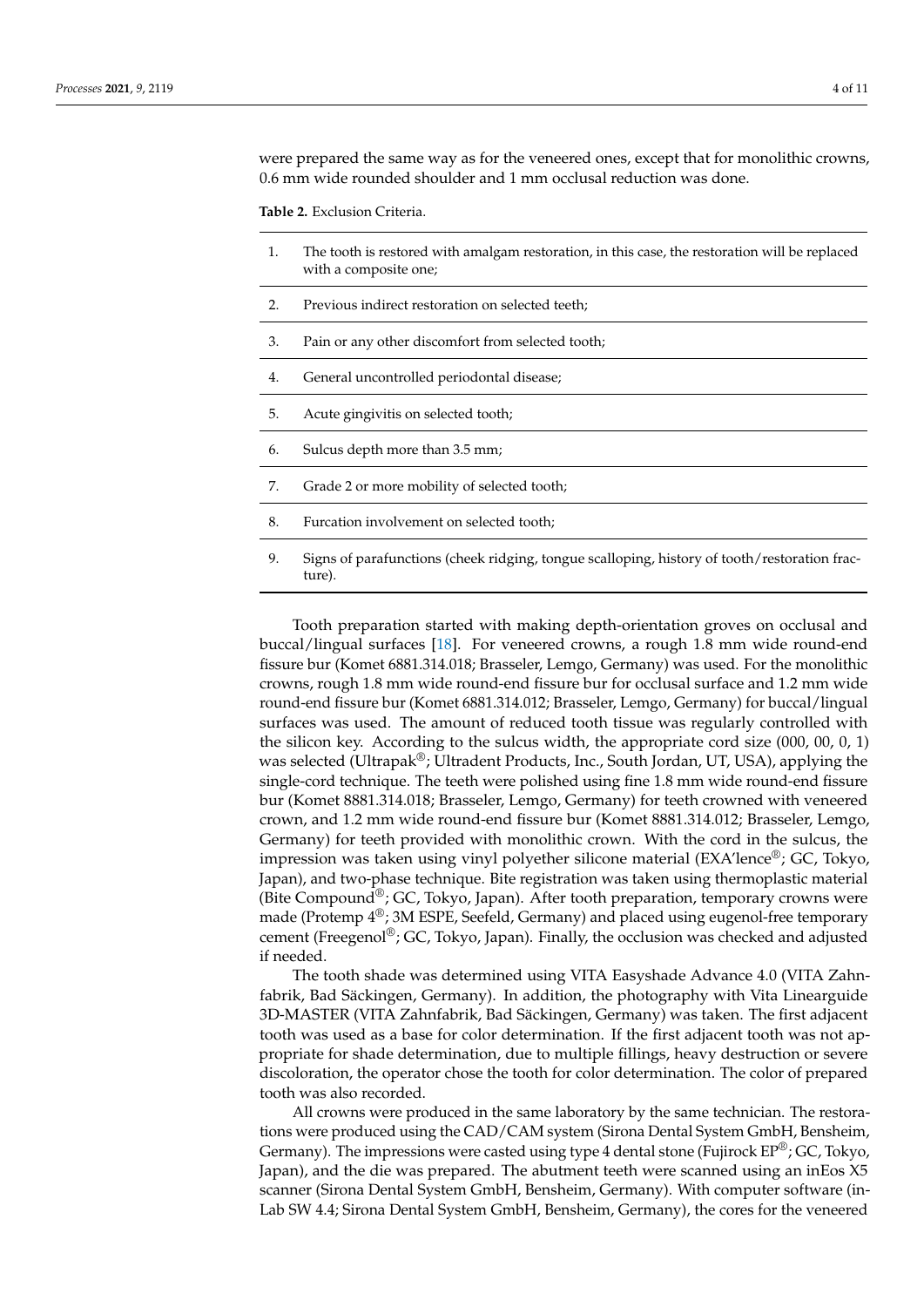crowns were designed on uniform thickness of 0.6 mm. Using the same software, the full monolithic crowns were designed with 0.6 marginal and 1 mm occlusal thickness. Partially crystallized lithium-disilicate blocks were milled using a CAD/CAM milling unit (inLab MC XL; Sirona Dental System GmbH, Bensheim, Germany).

Partially crystallized ceramic cores and monolithic crowns were tried in the mouth. The cores were evaluated regarding marginal seating. As the monolithic crowns were full-contoured, the marginal seating was checked as well as the occlusal and approximal contacts. The marginal seating of cores and monolithic crowns were assessed using a sharp dental probe under  $3\times$  magnification. Any necessary adjustments regarding occlusal or approximate contacts were made using a fine diamond bur.

After try-in, the crowns were sent back to the laboratory and finished. Monolithic crowns were manually stained and fired to achieve full crystallization. The cores were fired to achieve full crystallization and veneered with nano-fluorapatite ceramic (IPS e.max Ceram®; Ivoclar Vivadent, Schaan, Lichtenstein). The VITA Easyshade Advance 4.0 and Vita Linearguide 3D-MASTER (VITA Zahnfabrik, Bad Säckingen, Germany) were also used in the laboratory to check the color.

The final crowns were tried in the mouth. The occlusal contacts were checked in centric occlusion and lateral excursive movements using 8µm articulation foil (Articulating foil®; Interdent, Celje, Slovenia). Final adjustments regarding occlusion or approximal contacts were made. Both the clinician and technician evaluated the color and, if needed, recorded changes that should be made. The crowns that were adjusted were sent back to the laboratory and finished.

The final crowns were cemented using transparent dual-cure self-adhesive resin cement Variolink Esthetic DC (Ivoclar Vivadent, Schaan, Lichtenstein).

The baseline assessment was carried out one week after cementation. After baseline examination, regular follow-up appointments were conducted every six months. On each appointment, the same assessment protocol regarding technical performance of the crowns was done. The aesthetic evaluation was performed at the baseline assessment and patients' satisfaction with the aesthetics at the baseline assessment and after one year.

Participants' aesthetic satisfaction with the crowns was evaluated using a visual analogue scale. This assessment tool is simple to use. All participants receive the same questionnaire with 100 mm straight line and left and right end points. The left endpoint is rated as "Unsatisfied" and the right end point is rated as "Fully satisfied". Participants are asked to mark the point on the line at the place they feel represents their aesthetic satisfaction with provided crowns. By measuring the distance from left to right the numeric value of patients' satisfaction is obtained.

Survival of the crowns was assessed using the Modified United States Public Health Service (USPHS) criteria [\[20,](#page-10-9)[21\]](#page-10-10). Restorations rated with Alfa or Beta in both categories are defined as a success, while restorations rated Charlie or Delta, in either category, are defined as a failure, and a replacement is needed.

The assessment was double blind as both the participants and the examiner did not know which type of crown was provided. As the intervention was the same for all participants (tooth preparation), they could not see any differences among them. The crowns were clinically examined using standardized diagnostic dental instruments under 3× magnification and all the findings were recorded.

Differences between study groups in clinical characteristics of crowns immediately after the cementation and after 12 months were performed by Fisher–Freeman–Halton's exact test. The Mann–Whitney U test was used to analyze differences in patients' aesthetic satisfaction in each time point, while the Wilcoxon test was used to analyze differences between two time points in each study group. The survival rate was calculated as the total percentage of success after 12 months for each study group with corresponding 95% confidence intervals (95% CI). All P values below 0.05 were considered significant. MedCalc® Statistical Software version 19.8 (MedCalc Software Ltd., Oostende, Belgium) was used for all statistical procedures.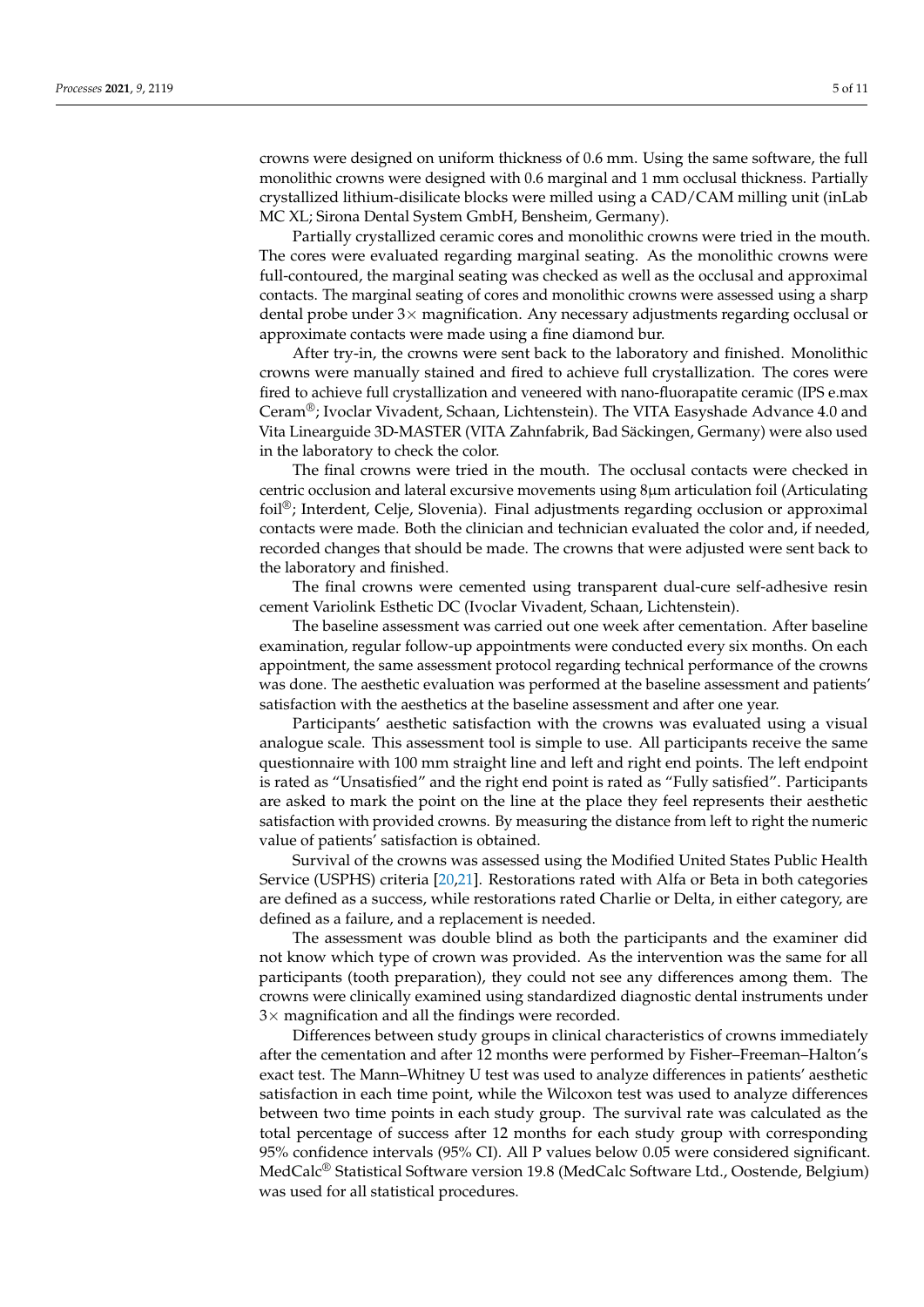## **3. Results**

Differences between study groups in clinical characteristics of crowns immediately after the cementation are shown in Table [3.](#page-5-0) The only significance was noted in color where monolithic crowns showed more discoloration compared to the layered crowns (P < 0.001). After 12 months, initial difference in color remained—a significantly better result was in the layered crowns group ( $P < 0.001$ ); B classification in the monolithic group was in 10 (47.6%), while in the layered crowns group, all samples were classified as A. In addition, the monolithic crowns group had more marginal discoloration after 12 months compared to the layered crowns group (Table [4\)](#page-6-0). There were no significant differences in patients' satisfaction with aesthetics of the crowns between study groups immediately and 12 months after the cementation. Median values of patients' aesthetic satisfaction were 100.0% in both study groups (Table [5\)](#page-7-0). Significant improvement was shown in both groups after 12 months with P values  $P = 0.020$  and  $P = 0.019$  respectively (Figure [1\)](#page-7-1). Survival rate after 12 months for the layered crowns group was 100.0% (95% CI 84.6% to 100.0%), while in the monolithic group, it was 95.5% (95% CI 77.2% to 99.9%).

<span id="page-5-0"></span>**Table 3.** Differences between study groups in clinical characteristics of crowns immediately after the cementation.

|                        |                          | Monolithic<br>$N = 22$               |                    | Layered<br>$N = 22$    | $\mathbf P$        |         |
|------------------------|--------------------------|--------------------------------------|--------------------|------------------------|--------------------|---------|
|                        |                          | N                                    | $\frac{0}{0}$      | N                      | $\frac{0}{0}$      |         |
| Ceramic fracture       | A<br>B                   | 22<br>$\theta$                       | 100.0%<br>$0.0\%$  | 22<br>$\boldsymbol{0}$ | 100.0%<br>$0.0\%$  | 1.000   |
|                        | $\mathsf{C}$<br>D        | $\boldsymbol{0}$<br>$\boldsymbol{0}$ | $0.0\%$<br>$0.0\%$ | $\boldsymbol{0}$<br>0  | $0.0\%$<br>$0.0\%$ |         |
|                        | A                        | 21                                   | 95.5%              | 22                     | 100.0%             |         |
| Marginal adaptation    | B                        | $\mathbf{1}$                         | 4.5%               | $\mathbf{0}$           | $0.0\%$            | 1.000   |
|                        | $\mathsf{C}$             | $\boldsymbol{0}$                     | $0.0\%$            | 0                      | $0.0\%$            |         |
|                        | D                        | $\boldsymbol{0}$                     | $0.0\%$            | $\overline{0}$         | $0.0\%$            |         |
|                        | A                        | 11                                   | 50.0%              | 22                     | 100.0%             |         |
| Color                  | B                        | 11                                   | 50.0%              | $\boldsymbol{0}$       | $0.0\%$            | < 0.001 |
|                        | $\mathsf{C}$             | $\boldsymbol{0}$                     | $0.0\%$            | $\boldsymbol{0}$       | $0.0\%$            |         |
|                        | D                        | $\mathbf{0}$                         | $0.0\%$            | 0                      | $0.0\%$            |         |
|                        | A                        | 22                                   | 100.0%             | 22                     | 100.0%             |         |
| Caries                 | B                        | $\boldsymbol{0}$                     | $0.0\%$            | $\boldsymbol{0}$       | $0.0\%$            | 1.000   |
|                        | $\mathsf{C}$             | $\boldsymbol{0}$                     | $0.0\%$            | $\boldsymbol{0}$       | $0.0\%$            |         |
|                        | D                        | $\boldsymbol{0}$                     | $0.0\%$            | 0                      | $0.0\%$            |         |
|                        | A                        | 22                                   | 100.0%             | 22                     | 100.0%             |         |
| Marginal discoloration | B                        | $\boldsymbol{0}$                     | $0.0\%$            | $\boldsymbol{0}$       | $0.0\%$            | 1.000   |
|                        | $\overline{C}$           | $\boldsymbol{0}$                     | $0.0\%$            | $\boldsymbol{0}$       | $0.0\%$            |         |
|                        | D                        | $\boldsymbol{0}$                     | $0.0\%$            | $\boldsymbol{0}$       | $0.0\%$            |         |
|                        | $\overline{A}$           | 22                                   | 100.0%             | 22                     | 100.0%             |         |
| Occlusal contact       | B                        | $\boldsymbol{0}$                     | $0.0\%$            | $\boldsymbol{0}$       | $0.0\%$            | 1.000   |
|                        | $\mathsf{C}$             | $\boldsymbol{0}$                     | $0.0\%$            | $\boldsymbol{0}$       | $0.0\%$            |         |
|                        | D                        | $\boldsymbol{0}$                     | $0.0\%$            | 0                      | $0.0\%$            |         |
|                        | A                        | 22                                   | 100.0%             | 22                     | 100.0%             |         |
| Approximal contact     | B                        | $\mathbf{0}$                         | $0.0\%$            | $\mathbf{0}$           | $0.0\%$            | 1.000   |
|                        | $\overline{C}$           | $\boldsymbol{0}$                     | $0.0\%$            | 0                      | $0.0\%$            |         |
|                        | D                        | $\overline{0}$                       | $0.0\%$            | $\boldsymbol{0}$       | $0.0\%$            |         |
|                        | A                        | 22                                   | 100.0%             | 22                     | 100.0%             |         |
|                        | B                        | $\boldsymbol{0}$                     | $0.0\%$            | $\boldsymbol{0}$       | $0.0\%$            |         |
| Retention              | $\mathsf{C}$             | $\boldsymbol{0}$                     | $0.0\%$            | 0                      | $0.0\%$            | 1.000   |
|                        | D                        | $\boldsymbol{0}$                     | $0.0\%$            | $\mathbf{0}$           | $0.0\%$            |         |
|                        | A                        | 22                                   | 100.0%             | 22                     | 100.0%             |         |
| Postoperative          | $0.0\%$<br>B<br>$\theta$ |                                      | $\theta$           | $0.0\%$                |                    |         |
| sensitivity            | $\mathsf{C}$             | 0                                    | 0.0%               | $\boldsymbol{0}$       | $0.0\%$            | 1.000   |
|                        | D                        | $\boldsymbol{0}$                     | 0.0%               | $\boldsymbol{0}$       | $0.0\%$            |         |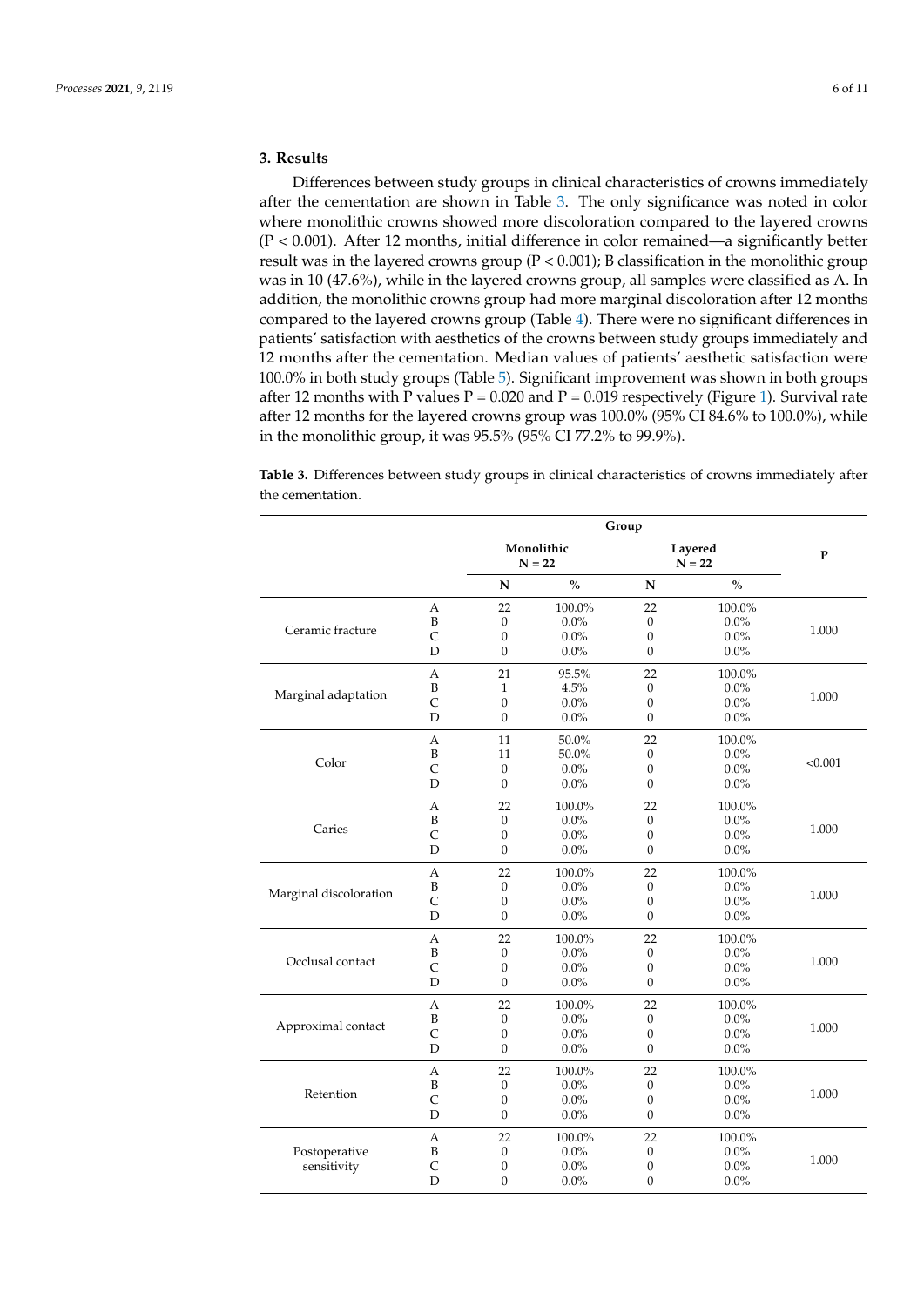|                        |                | Monolithic<br>$N = 22$ |               | Layered<br>$N = 22$ |               | $\mathbf{P}$ |
|------------------------|----------------|------------------------|---------------|---------------------|---------------|--------------|
|                        |                | N                      | $\frac{0}{0}$ | N                   | $\frac{0}{0}$ |              |
|                        | $\overline{A}$ | 22                     | 100.0%        | 22                  | 100.0%        |              |
|                        | $\mathbf{B}$   | $\overline{0}$         | 0.0%          | $\mathbf{0}$        | $0.0\%$       |              |
| Ceramic fracture       | $\overline{C}$ | $\boldsymbol{0}$       | $0.0\%$       | $\boldsymbol{0}$    | $0.0\%$       | 1.000        |
|                        | D              | $\overline{0}$         | 0.0%          | $\overline{0}$      | $0.0\%$       |              |
|                        | A              | 21                     | 95.5%         | 22                  | 100.0%        |              |
|                        | B              | $\mathbf{1}$           | 4.5%          | $\mathbf{0}$        | $0.0\%$       |              |
| Marginal adaptation    | $\mathsf{C}$   | $\boldsymbol{0}$       | 0.0%          | $\mathbf{0}$        | $0.0\%$       | 1.000        |
|                        | D              | 0                      | 0.0%          | $\mathbf{0}$        | $0.0\%$       |              |
|                        | A              | 11                     | 50.0%         | 22                  | 100.0%        |              |
|                        | B              | 11                     | 50.0%         | $\mathbf{0}$        | $0.0\%$       |              |
| Color                  | $\mathsf{C}$   | $\boldsymbol{0}$       | $0.0\%$       | $\theta$            | $0.0\%$       | < 0.001      |
|                        | D              | $\boldsymbol{0}$       | $0.0\%$       | $\mathbf{0}$        | $0.0\%$       |              |
|                        | А              | 22                     | 100.0%        | 22                  | 100.0%        |              |
|                        | B              | $\boldsymbol{0}$       | $0.0\%$       | $\mathbf{0}$        | $0.0\%$       |              |
| Caries                 | $\mathsf{C}$   | $\boldsymbol{0}$       | 0.0%          | $\boldsymbol{0}$    | $0.0\%$       | 1.000        |
|                        | D              | $\boldsymbol{0}$       | 0.0%          | $\mathbf{0}$        | $0.0\%$       |              |
|                        | $\overline{A}$ | 22                     | 100.0%        | 22                  | 100.0%        |              |
|                        | B              | $\boldsymbol{0}$       | 0.0%          | $\boldsymbol{0}$    | $0.0\%$       |              |
| Marginal discoloration | $\mathsf{C}$   | $\boldsymbol{0}$       | $0.0\%$       | $\boldsymbol{0}$    | $0.0\%$       | 1.000        |
|                        | D              | $\overline{0}$         | 0.0%          | $\overline{0}$      | $0.0\%$       |              |
|                        | A              | 22                     | 100.0%        | 22                  | 100.0%        |              |
|                        | B              | $\boldsymbol{0}$       | 0.0%          | $\mathbf{0}$        | $0.0\%$       |              |
| Occlusal contact       | $\mathsf{C}$   | $\boldsymbol{0}$       | 0.0%          | $\mathbf{0}$        | $0.0\%$       | 1.000        |
|                        | D              | $\boldsymbol{0}$       | 0.0%          | $\mathbf{0}$        | $0.0\%$       |              |
|                        | $\overline{A}$ | 22                     | 100.0%        | 22                  | 100.0%        |              |
|                        | B              | 0                      | 0.0%          | $\boldsymbol{0}$    | $0.0\%$       |              |
| Approximal contact     | $\mathsf{C}$   | 0                      | $0.0\%$       | $\boldsymbol{0}$    | $0.0\%$       | 1.000        |
|                        | D              | $\overline{0}$         | $0.0\%$       | $\mathbf{0}$        | $0.0\%$       |              |
|                        | A              | 22                     | 100.0%        | 22                  | 100.0%        |              |
|                        | B              | $\boldsymbol{0}$       | 0.0%          | $\boldsymbol{0}$    | $0.0\%$       |              |
| Retention              | $\mathsf{C}$   | $\boldsymbol{0}$       | 0.0%          | $\boldsymbol{0}$    | $0.0\%$       | 1.000        |
|                        | D              | $\boldsymbol{0}$       | $0.0\%$       | $\mathbf{0}$        | $0.0\%$       |              |
|                        | A              | 22                     | 100.0%        | 22                  | 100.0%        |              |
| Postoperative          | B              | 0                      | 0.0%          | $\boldsymbol{0}$    | $0.0\%$       |              |
| sensitivity            | C              | 0                      | 0.0%          | $\boldsymbol{0}$    | $0.0\%$       | 1.000        |
|                        | D              | $\boldsymbol{0}$       | 0.0%          | $\mathbf{0}$        | $0.0\%$       |              |

**Table 3.** *Cont.*

<span id="page-6-0"></span>**Table 4.** Differences in clinical characteristics of crowns between study groups 12 months after cementation: Fisher–Freeman–Halton's exact test.

|                     |   | Monolithic<br>$N = 22$ * |                       | Layered<br>$N = 22$ | P       |       |
|---------------------|---|--------------------------|-----------------------|---------------------|---------|-------|
|                     |   | N                        | $\%$                  | N                   | $\%$    |       |
|                     | A | 21                       | 95.5%                 | 22                  | 100.0%  |       |
|                     | B | $\theta$                 | $0.0\%$               | $\mathbf{0}$        | $0.0\%$ |       |
| Ceramic fracture    | C | $\theta$                 | $0.0\%$               | $\mathbf{0}$        | $0.0\%$ | 1.000 |
|                     | D | 1                        | 4.5%                  | $\theta$            | $0.0\%$ |       |
|                     | A | 18                       | 81.8%                 | 22                  | 100.0%  |       |
|                     | B | 3                        | 13.6%                 | $\mathbf{0}$        | $0.0\%$ |       |
| Marginal adaptation | C | $\theta$                 | $0.0\%$               | 0                   | $0.0\%$ | 0.108 |
|                     | D | 1                        | 4.5%                  | $\theta$            | $0.0\%$ |       |
|                     | A | 11                       | 22<br>52.4%<br>100.0% |                     |         |       |
|                     | B | 10                       | 47.6%                 | $\theta$            | $0.0\%$ |       |
| Color               | C | $\theta$                 | $0.0\%$               | $0.0\%$<br>0        | < 0.001 |       |
|                     | D | $\theta$                 | $0.0\%$               | $\mathbf{0}$        | $0.0\%$ |       |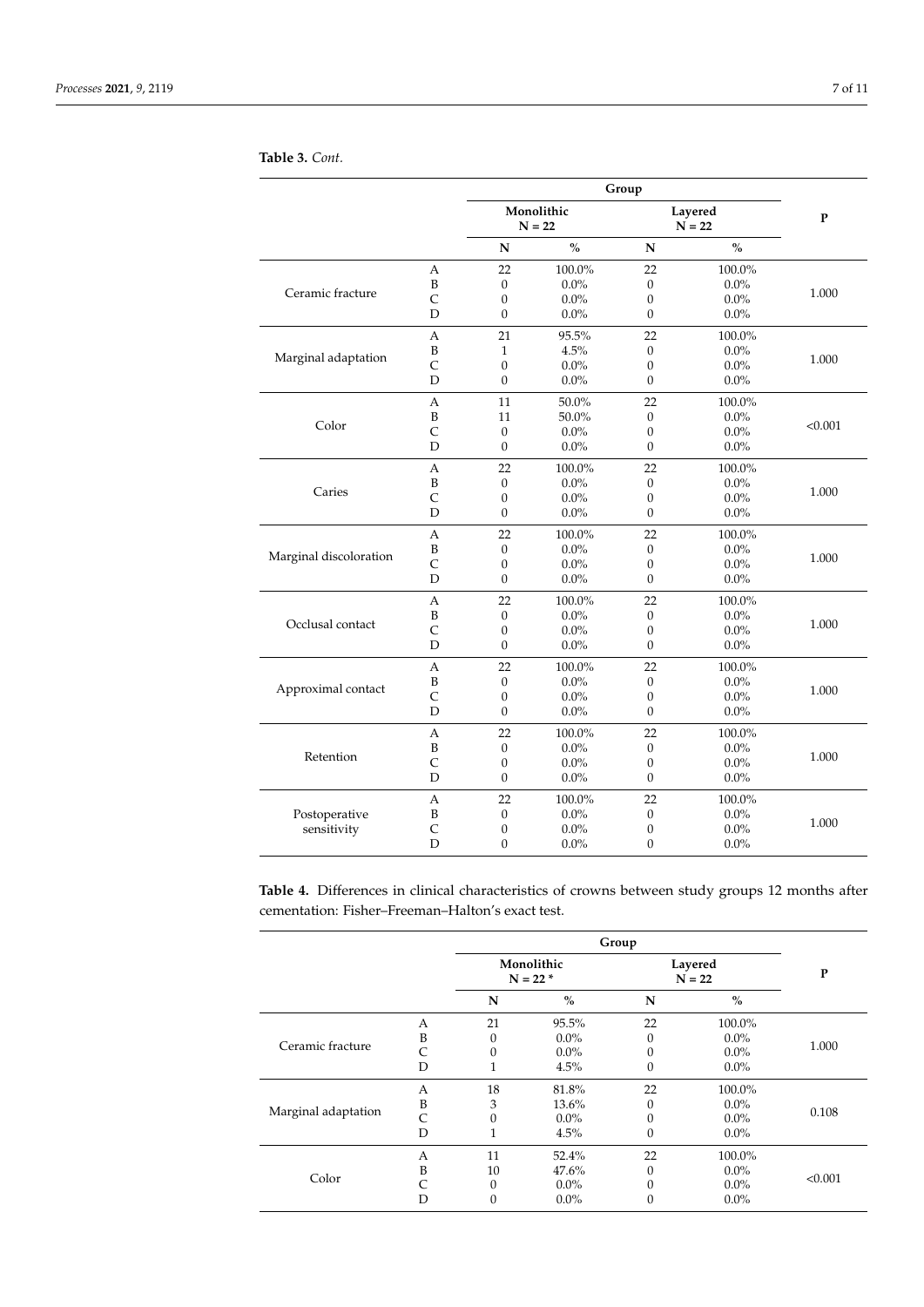|                              |                  | Monolithic<br>$N = 22$ * |               | Layered<br>$N = 22$ |               | ${\bf P}$ |  |
|------------------------------|------------------|--------------------------|---------------|---------------------|---------------|-----------|--|
|                              |                  | ${\bf N}$                | $\frac{0}{0}$ | $\mathbf N$         | $\frac{0}{0}$ |           |  |
|                              | A                | 21                       | 100.0%        | 22                  | 100.0%        |           |  |
|                              | $\, {\bf B}$     | $\mathbf{0}$             | $0.0\%$       | $\boldsymbol{0}$    | $0.0\%$       |           |  |
| Caries                       | $\mathsf C$      | $\boldsymbol{0}$         | $0.0\%$       | $\mathbf{0}$        | 0.0%          | 1.000     |  |
|                              | $\mathbf D$      | $\boldsymbol{0}$         | $0.0\%$       | $\boldsymbol{0}$    | $0.0\%$       |           |  |
|                              | A                | 16                       | 76.2%         | 22                  | 100.0%        |           |  |
| Marginal                     | B                | 5                        | 23.8%         | $\boldsymbol{0}$    | 0.0%          |           |  |
| discoloration                | $\mathsf C$      | $\boldsymbol{0}$         | $0.0\%$       | $\boldsymbol{0}$    | $0.0\%$       | 0.021     |  |
|                              | D                | $\mathbf{0}$             | $0.0\%$       | $\mathbf{0}$        | 0.0%          |           |  |
|                              | A                | 21                       | 100.0%        | 22                  | 100.0%        | 1.000     |  |
|                              | $\, {\bf B}$     | $\boldsymbol{0}$         | $0.0\%$       | $\boldsymbol{0}$    | 0.0%          |           |  |
| Occlusal contact             | $\mathsf{C}$     | $\mathbf{0}$             | $0.0\%$       | $\mathbf{0}$        | $0.0\%$       |           |  |
|                              | D                | $\boldsymbol{0}$         | $0.0\%$       | $\boldsymbol{0}$    | 0.0%          |           |  |
|                              | $\boldsymbol{A}$ | 21                       | 100.0%        | $20\,$              | 90.9%         |           |  |
|                              | $\, {\bf B}$     | $\mathbf{0}$             | $0.0\%$       | $\boldsymbol{0}$    | 0.0%          |           |  |
| Approximal contact           | $\overline{C}$   | $\mathbf{0}$             | $0.0\%$       | $\overline{2}$      | 9.1%          | 0.488     |  |
|                              | D                | $\mathbf{0}$             | $0.0\%$       | $\boldsymbol{0}$    | $0.0\%$       |           |  |
|                              | A                | 21                       | 100.0%        | 22                  | 100.0%        |           |  |
| Retention                    | $\, {\bf B}$     | $\boldsymbol{0}$         | $0.0\%$       | $\boldsymbol{0}$    | 0.0%          |           |  |
|                              | $\mathsf{C}$     | $\mathbf{0}$             | $0.0\%$       | $\mathbf{0}$        | $0.0\%$       | 1.000     |  |
|                              | $\mathbf D$      | $\mathbf{0}$             | $0.0\%$       | $\mathbf{0}$        | $0.0\%$       |           |  |
|                              | A                | 21                       | 100.0%        | 22                  | 100.0%        |           |  |
| Postoperative<br>sensitivity | B                | $\boldsymbol{0}$         | $0.0\%$       | $\boldsymbol{0}$    | $0.0\%$       | 1.000     |  |
|                              | $\mathsf C$      | $\boldsymbol{0}$         | $0.0\%$       | $\boldsymbol{0}$    | 0.0%          |           |  |
|                              | D                | $\mathbf{0}$             | $0.0\%$       | $\mathbf{0}$        | $0.0\%$       |           |  |

**Table 4.** *Cont.*

\* One sample was lost in the monolithic group due to the crown fracture after 6 months. sample was lost in the monolithic group due to the crown fracture after 6 months.

<span id="page-7-0"></span>**Table 5.** Differences in patients' aesthetic satisfaction between groups immediately and 12 months after the cementation: Mann–Whitney U test.  $\frac{1}{2}$  aesthetic satisfaction between groups immediately and 12 months after  $\frac{1}{2}$ 

|                                      |                       |          |                |                  | <b>Percentiles</b>                 |                  |                  |       |
|--------------------------------------|-----------------------|----------|----------------|------------------|------------------------------------|------------------|------------------|-------|
| Group                                |                       | N        | Minimum        | Maximum          | 25 <sub>th</sub>                   | 50th (Median)    | 75th             |       |
| Patient satisfaction after cementing | Monolithic<br>Lavered | 22<br>22 | 97.00<br>90.00 | 100.00<br>100.00 | 98.75<br>100.00<br>98.00<br>100.00 |                  | 100.00<br>100.00 | 0.458 |
| Patient satisfaction after 12 months | Monolithic<br>Lavered | 22<br>22 | 97.00<br>98.00 | 100.00<br>100.00 | 100.00<br>99.75                    | 100.00<br>100.00 | 100.00<br>100.00 | 0.578 |

<span id="page-7-1"></span>

**Figure 1.** Differences in patients' aesthetic satisfaction score before and after 12 months for each **Figure 1.** Differences in patients' aesthetic satisfaction score before and after 12 months for each group: Wilcoxon test. group: Wilcoxon test.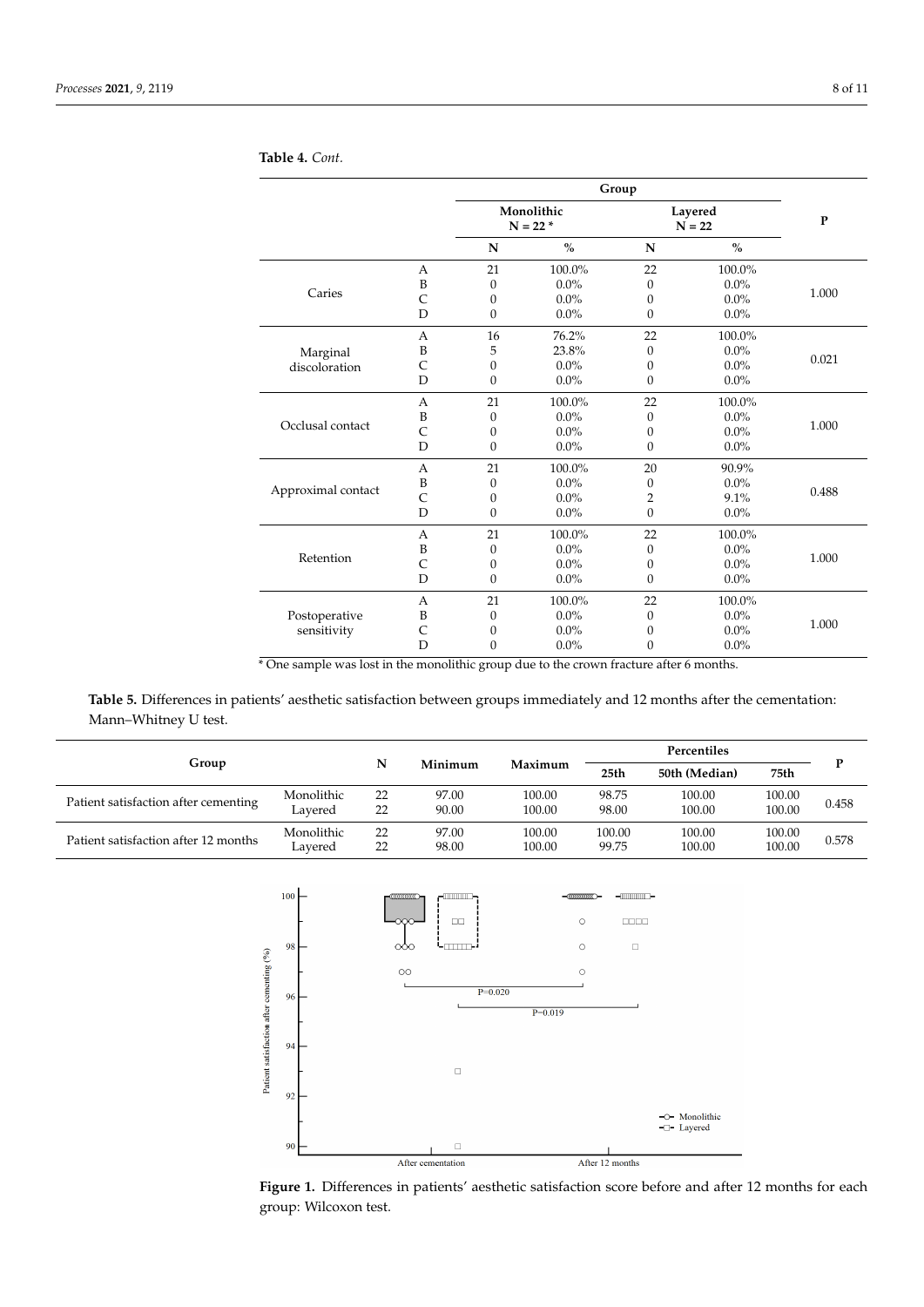## **4. Discussion**

The results of this study support the rejection of null hypothesis. First, there is no significant difference in aesthetics between thinner monolithic IPS e.max and veneered IPS e.max crowns as median values of patients' satisfaction with aesthetics of both groups were the same. Second, the difference in survival rate between thinner monolithic crowns and veneered crowns is not statistically significant and, therefore, survival of monolithic crowns is comparable to veneered ones.

Up to date, there are no reported studies about clinical survival of monolithic lithiumdisilicate crowns with a reduced thickness to the manufacturers' recommendations, nor that compare the reliability of reduced-thickness monolithic with veneered lithium-disilicate crowns. Previous laboratory studies have shown great fracture resistance of reducedthickness monolithic IPS e.max lithium-disilicate crowns [\[13](#page-10-3)[,22\]](#page-10-11). The results of the study show high values of single-load-to-fracture (SLF) for monolithic crowns with 1 mm occlusal thickness and fracture resistance higher than those of veneered zirconia-based crowns and comparable to those of metal-ceramic [\[13\]](#page-10-3). In another laboratory study, fracture resistance of monolithic IPS e.max CAD crowns with 1 mm wall thickness show similar results for crowns with wall thickness of 1 and 1.5 mm, and the differences in loads to failure were not significant. Ageing also did not significantly influence the fracture resistance [\[22\]](#page-10-11). Unlike these two studies that show high fracture resistance of monolithic IPS e.max crowns, a laboratory study by Noor et al. shows a significant decrease in fracture resistance for reduced-thickness e.max CAD crowns [\[23\]](#page-10-12).

Apart from this, two in vitro studies tested the influence of ceramic thickness on the fracture resistance of ultrathin occlusal lithium-disilicate veneers. The results show that occlusal thickness of 0.7–1 mm is suggested and survived cyclic loading without damage [\[24\]](#page-10-13), while another study shows high fracture strength under cyclic loading for even thinner occlusal IPS e.max CAD veneers with only 0.3/0.5 mm fissure/cusp thickness [\[25\]](#page-10-14).

The results of this study are in correlation with the results of previous laboratory studies where monolithic crowns with wall thickness of 1 mm or smaller show great fracture resistance. After one year, one monolithic crown fractured, while all others showed no ceramic fracture or ceramic chipping. The fracture line was noticed on the occlusal surface and the crown was replaced with the new crown, and the patient was excluded from the study.

Regarding the survival rate of classic monolithic crowns, the current results are in correspondence with previous clinical studies regarding clinical performance of monolithic IPS e.max lithium-disilicate crowns. Two to ten years survival rate ranged from 96% to 100% [\[7,](#page-9-5)[9,](#page-9-7)[14,](#page-10-4)[15](#page-10-5)[,26](#page-10-15)[,27\]](#page-10-16). Laboratory studies regarding fracture resistance of both monolithic and veneered lithium-disilicate crowns also showed high probability of survival [\[28,](#page-10-17)[29\]](#page-10-18). On the other hand, the survival rate of tested veneered crowns is also comparable to those of previous clinical studies [\[26,](#page-10-15)[30\]](#page-10-19).

Furthermore, as the thickness of ceramic is directly related to aesthetics, it was the second thing that was tested. Unlike most other studies we wanted to see patients' satisfaction with provided crowns. In many cases, patients' expectations are lower than dentists', especially in the lateral region, and often the teeth are even overprepared to get enough space for aesthetic material. That was also seen in this study where patients' satisfaction with the aesthetics of monolithic crowns was much higher than those of the trained clinician. While the clinician scored color for half of the monolithic crowns A and half B, the patients' average aesthetic satisfaction after cementation was 99%. The difference is probably a result of thinner ceramic and a difference in translucency, which the clinician noticed, but in most cases, the patients did not. When speaking about veneered crowns, the difference was not so big, as the clinician scored all the crowns A, while patients' average satisfaction was 98%. It is interesting that despite the fact that the clinician scored all veneered crowns A, patients' average aesthetic satisfaction with veneered crowns was almost the same as for monolithic crowns. These results are in correspondence with study assumption that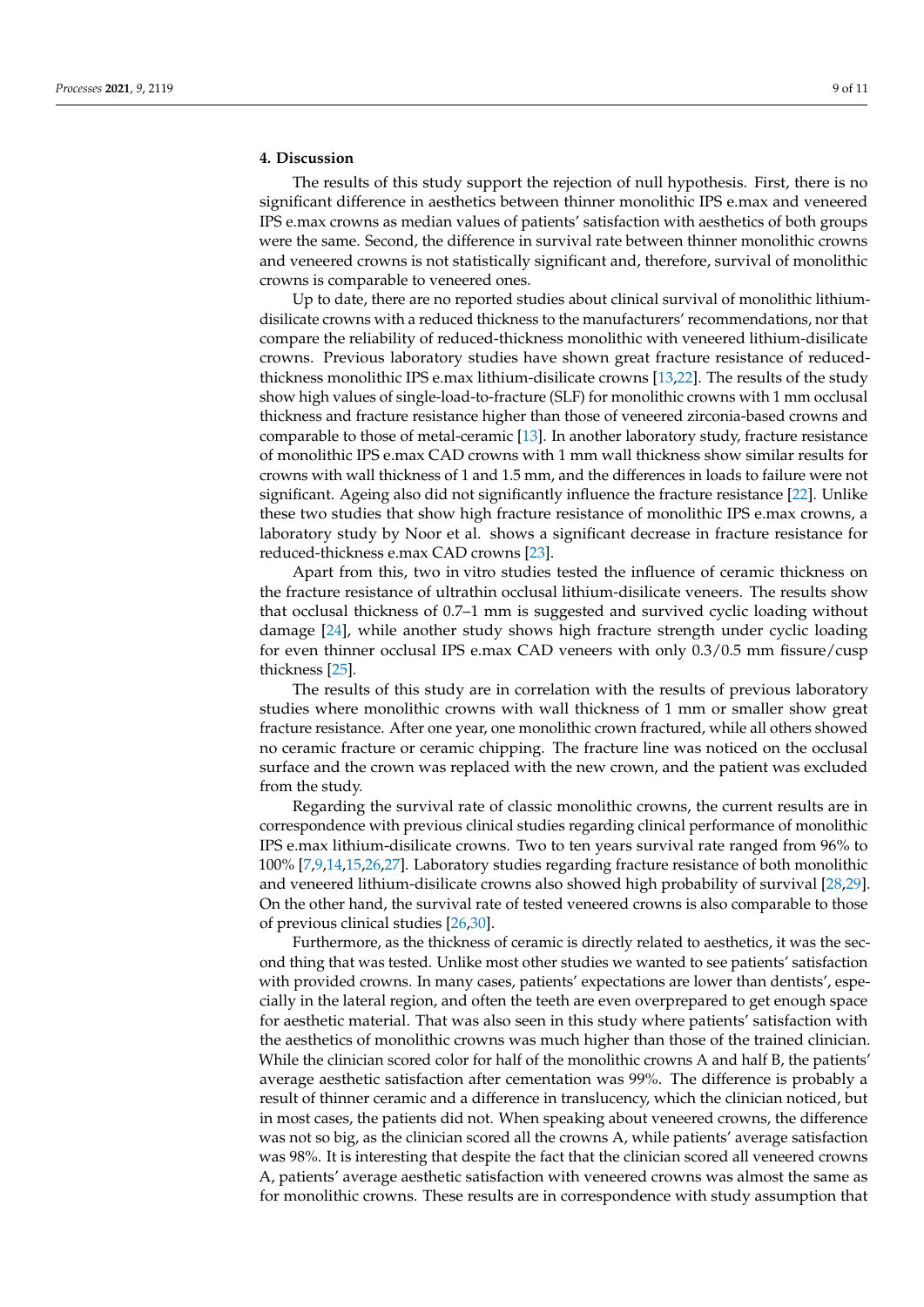patients do not notice minor details that can affect the aesthetics and color so much, and that the patients' expectations are often lower than the clinician, leading to much higher satisfaction. After one year, patients' average aesthetic satisfaction even increased, which lead us to conclude that only aesthetics is not as important to patients as we think, and if there are some minor imperfections or the material of choice, it doesn't enable perfect aesthetics; after some time, most of the patients would not notice any difference.

Development in ceramic materials and adhesive bonding agents led to modification of classic preparation principles in fixed prosthodontics with a trend shifting to preservation of as much tooth structure as possible. Increasing demands for metal-free restorations and superb aesthetics have also led to the development of many new all-ceramic systems that allow all-ceramic restorations to be made wholly from strong material without compromising the aesthetics. Therefore, the primary objective of this study was to see whether the thinner lithium-disilicate crown can achieve satisfactory clinical survival rate and aesthetics, and thus lead to additional tooth preservation.

The limitation of current results, regarding survival of the crowns, is the time of the study. As these are one-year follow-up results, further assessment is planned to see the clinical performance of reduced-thickness monolithic crowns.

#### **5. Conclusions**

Within the limitation of this study, it can be said that the one-year survival rate of reduced-thickness IPS e.max lithium-disilicate posterior crowns is similar to those of veneered IPS e.max lithium-disilicate crowns. Furthermore, patients' satisfaction with the aesthetics of both crowns is almost the same.

**Author Contributions:** Conceptualization, D.Š. and M.J.; Methodology, D.Š.; Investigation, D.Š.; Writing-original draft preparation, D.Š.; Writing-review and editing, M.J.; Supervision, M.J. All authors have read and agreed to the published version of the manuscript.

**Funding:** This research received no external founding.

**Institutional Review Board Statement:** The research protocol was approved by the Ethical Committee of the School of Dentistry, University of Zagreb, Croatia (date of approval 13 January 2017).

**Informed Consent Statement:** Informed consent was obtained from all subjects involved in the study.

**Data Availability Statement:** Due to confidentiality all the data are secured and available to the investigator.

**Acknowledgments:** School of Dentistry, University of Zagreb, Croatia.

**Conflicts of Interest:** The authors declare no conflict of interest.

#### **References**

- <span id="page-9-0"></span>1. Aquilino, S.A.; Caplan, D.J. Relationship between crown placement and the survival of endodontically treated teeth. *J. Prosthet. Dent.* **2002**, *87*, 256–263. [\[CrossRef\]](http://doi.org/10.1067/mpr.2002.122014)
- 2. Dammaschke, T.; Steven, D.; Kaup, M.; Ott, K.H.R. Long-term survival of root-canal-treated teeth: A retrospective study over 10 years. *J. Endod.* **2003**, *29*, 638–643. [\[CrossRef\]](http://doi.org/10.1097/00004770-200310000-00006)
- <span id="page-9-1"></span>3. Sorensen, J.A.; Martinoff, J.T. Intracoronal reinforcement and coronal coverage: A study of endodontically treated teeth. *J. Prosthet. Dent.* **1984**, *5*, 780–784. [\[CrossRef\]](http://doi.org/10.1016/0022-3913(84)90376-7)
- <span id="page-9-2"></span>4. Eckerbom, M.; Magnusson, T.; Martinsson, T. Reasons for and incidence of tooth mortality in a Swedish population. *Endod. Dent. Traumatol.* **1992**, *8*, 230–234. [\[CrossRef\]](http://doi.org/10.1111/j.1600-9657.1992.tb00249.x) [\[PubMed\]](http://www.ncbi.nlm.nih.gov/pubmed/1302686)
- <span id="page-9-3"></span>5. Torbjörner, A.; Fransson, B. Biomechanical aspects of prosthetic treatment of structurally compromised teeth. *Int. J. Prosthodont.* **2004**, *17*, 135–141. [\[CrossRef\]](http://doi.org/10.1016/j.prosdent.2004.06.017) [\[PubMed\]](http://www.ncbi.nlm.nih.gov/pubmed/15119862)
- <span id="page-9-4"></span>6. Fokkinga, W.A.; Kreulen, C.M.; Bronkhorst, E.; Creugers, N.H. Up to 17-year controlled clinical study on post-and-cores and covering crowns. *J. Dent.* **2007**, *35*, 778–786. [\[CrossRef\]](http://doi.org/10.1016/j.jdent.2007.07.006) [\[PubMed\]](http://www.ncbi.nlm.nih.gov/pubmed/17716800)
- <span id="page-9-5"></span>7. Etman, M.K.; Woolford, M.J. Three-year clinical evaluation of two ceramic crown systems: A preliminary study. *J. Prosthet. Dent.* **2010**, *103*, 80–90. [\[CrossRef\]](http://doi.org/10.1016/S0022-3913(10)60010-8)
- <span id="page-9-6"></span>8. Tysowsky, G.W. The science behind lithium disilicate: A metal-free alternative. *Dent. Today* **2009**, *28*, 112–113. [\[PubMed\]](http://www.ncbi.nlm.nih.gov/pubmed/19323326)
- <span id="page-9-7"></span>9. Reich, S.; Schierz, O. Chair-side generated posterior lithium disilicate crowns after 4 years. *Clin. Oral Investig.* **2013**, *17*, 1765–1772. [\[CrossRef\]](http://doi.org/10.1007/s00784-012-0868-0)